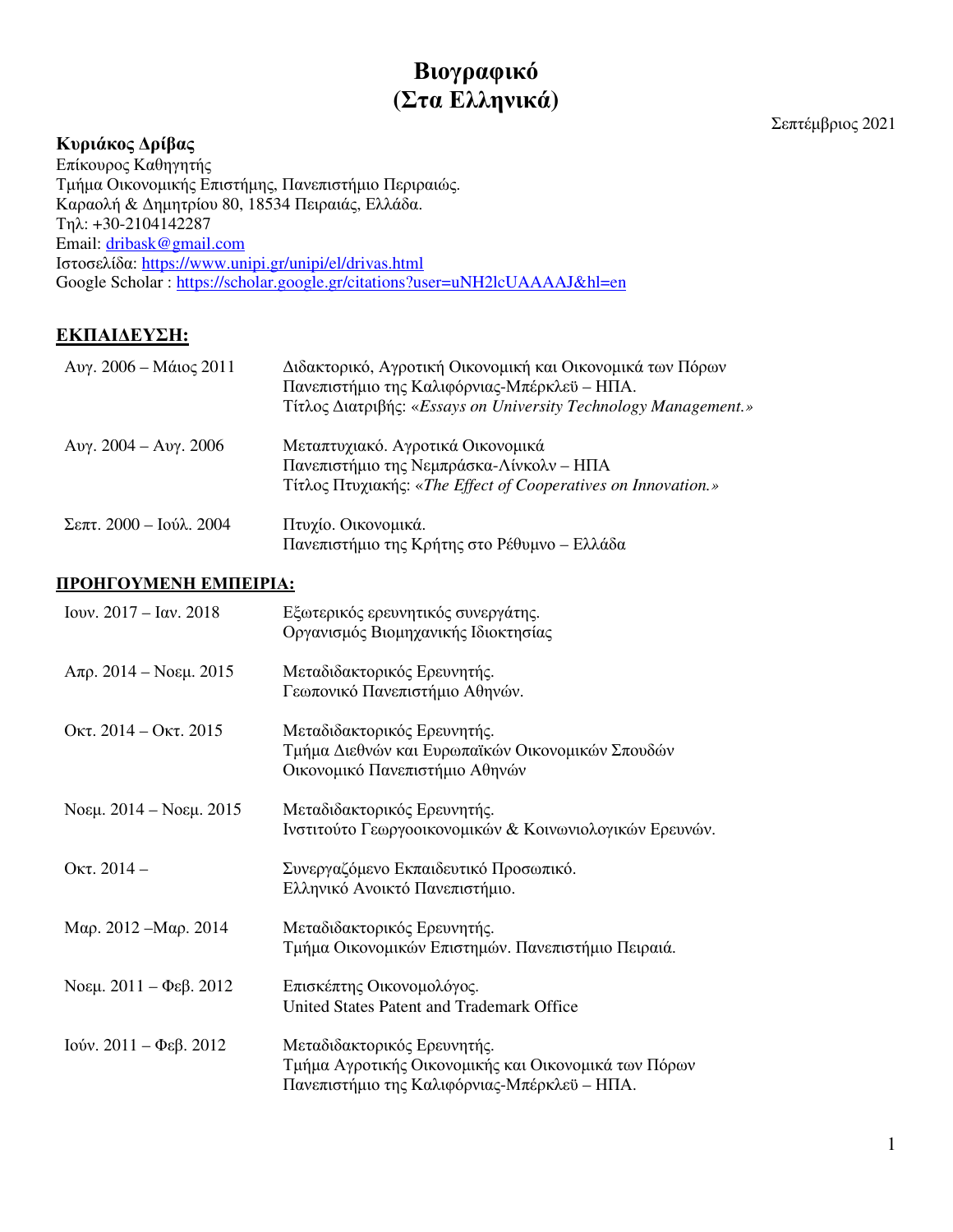# **ΔΗΜΟΣΙΕΥΣΕΙΣ**

- 1. Drivas, K. (2021). Which travels farther? Knowledge or rivalry?. *The Annals of Regional Science*, 1-35. (2\* in ABS List 2021 – IF: 2.646)
- 2. Drivas, K., & Kaplanis, I. (2020). The Role of International Collaborations in Securing the Patent Grant. *Journal of Informetrics,* 14(4), 101093 (1\* in ABS List 2018 – IF: 3.879)
- 3. Drivas, Kyriakos, Claire Economidou, Elena Ketteni, and Konstantina Kottaridi. (2020) "Firms' knowledge investment and market responses." *Empirical Economics* (2020): 1-32. (2\* in ABS List 2018 – IF: 1.308)
- 4. Chalioti, E., Drivas, K., Kalyvitis, S., & Katsimi, M. (2020). Innovation, Patents and Trade: A Firm-level Analysis. *Canadian Journal of Economics*, 53(3), 949-981. (3\* in ABS List 2018 – IF: 0.71)
- 5. Drivas, K. (2020). The role of technology and relatedness in regional trademark activity. *Regional Studies*, 1-14. (3\* in ABS List 2018 – IF: 3.312)
- 6. Drivas, K., & Kremmydas, D. (2020). The Matthew effect of a journal's ranking. *Research Policy*, 49(4), 103951. (4\* & *Journal of Distinction* in ABS List 2018 – IF: 5.351)
- 7. Drivas, K., Economidou, C., Karamanis, D., & Sanders, M. (2020). Mobility of highly skilled individuals and local innovation activity. *Technological Forecasting and Social Change*, 158, 120144. (3\* in ABS List 2018 – IF: 5.846)
- 8. Drivas, K., Rozakis, S., & Xesfingi, S. (2019). The effect of house energy efficiency programs on the extensive and intensive margin of lower-income households' investment behavior. *Energy policy*, 128, 607-615. (2\* in ABS List 2018  $-$  IF: 5.42)
- 9. Drivas, K., Lei, Z., & Wright, B. D. (2018). Application publication or confirmation of grant: Which matters more for academic technology transfer?. *International Journal of Industrial Organization*, 56, 204-228. (3\* in ABS List 2018  $-$  IF: 1.113)
- 10. Drivas, K., & Katsimi, M. (2019). Firm Heterogeneity and Exports: Stylized Facts from Greek Firms. *Atlantic Economic Journal*, 1-9. (1\* ABS List 2018 – IF: -)
- 11. Drivas, K. (2018). The Contribution of Marketing and Branding Efforts in Food Exports: Evidence from Panel Data. *Journal of Agricultural & Food Industrial Organization*, 16(2). (1\* in ABS List 2018 – IF: -)
- 12. Drivas, K., Panagopoulos, A., & Rozakis, S. (2018). Instigating entrepreneurship to a university in an adverse entrepreneurial landscape. *Journal of Technology Transfer*, 43(4), 966-985. (2\* in ABS List 2018 – IF: 4.147)
- 13. Drivas, K., Lei, Z., & Wright, B. D. (2017). " Academic patent licenses: Roadblocks or signposts for nonlicensee cumulative innovation?" *Journal of Economic Behavior & Organization*, 137, 282-303. (3\* in ABS List 2018 – IF: 1.323)
- 14. Drivas, K., Economidou, C., & Tsionas, E. G. (2018). Production of output and ideas: efficiency and growth patterns in the United States. *Regional Studies*, *52*(1), 105-118. (3\* in ABS List 2018 – IF: 3.312)
- 15. Drivas K., C. Economidou, S. Karkalakos, E.G. Tsionas. "Mobility of Knowledge and Local Innovation Activity." *European Economic Review* 85(2016): 39-61. (3\* in ABS List 2018 – IF: 1.744)
- 16. Drivas, K., C. Economidou, D. Karamanis, and A. Zank. "Academic Patents and Technology Transfer." *Journal of Engineering and Technology Management* 40(2016): 45-63. (2\* in ABS List 2018 – IF:3.579)
- 17. Drivas K., Balafoutis A.T., and S. Rozakis. "Research Funding and Academic Output: The Case of Agricultural University of Athens," *Prometheus: Critical Studies in Innovation* 33, no. 3 (2015): 235-256. (2\* in ABS List 2018 –  $IF: -)$
- 18. Drivas, K., and C. Iliopoulos. "An Empirical Investigation in the Relationship Between PDOs/PGIs and Trademarks." *Journal of the Knowledge Economy* (2016): 1-11. (Non-Listed in ABS List 2018 – IF: -)
- 19. Drivas, K., and A. Panagopoulos. "Using the Patent Term Changes in Assessing the Evolution of Patent Valuation from Filing to Maturity." *European Journal of Innovation Management* 19, no. 4 (2016): 528-546. (1\* in ABS List 2018  $-$  IF: 2.613)
- 20. Drivas, Kyriakos, I. Fafaliou, E. Fampiou, and D. Yannelis. "The Effect of Patent Grant on the Geographic Reach of Patent Sales," *Journal of High Technology Management Research* 40(2016): 45-63. (2\* in ABS List 2018 – IF: 0.772)
- 21. Agiakloglou C., K. Drivas and D. Karamanis. "Individual Inventors and Market Potentials: Evidence from US Patents." *Science and Public Policy* 43, no. 2 (2016): 147-156. (2\* in ABS List 2018 – IF:1.368)
- 22. Drivas, Kyriakos, and Claire Economidou. "Is Geographic Nearness Important for Trading Ideas? Evidence from the US." *Journal of Technology Transfer* 40, no. 4 (2015): 629-662. (2\* in ABS List 2018 – IF: 4.147)
- 23. Wright, B. D., K. Drivas, Z. Lei, and S. A. Merrill. "Technology Transfer: Industry-funded Academic Inventions Boost Innovation." *Nature* 507, no. 7492(2014): 297-299. (Non-Listed in ABS List 2018 – IF: 42.778)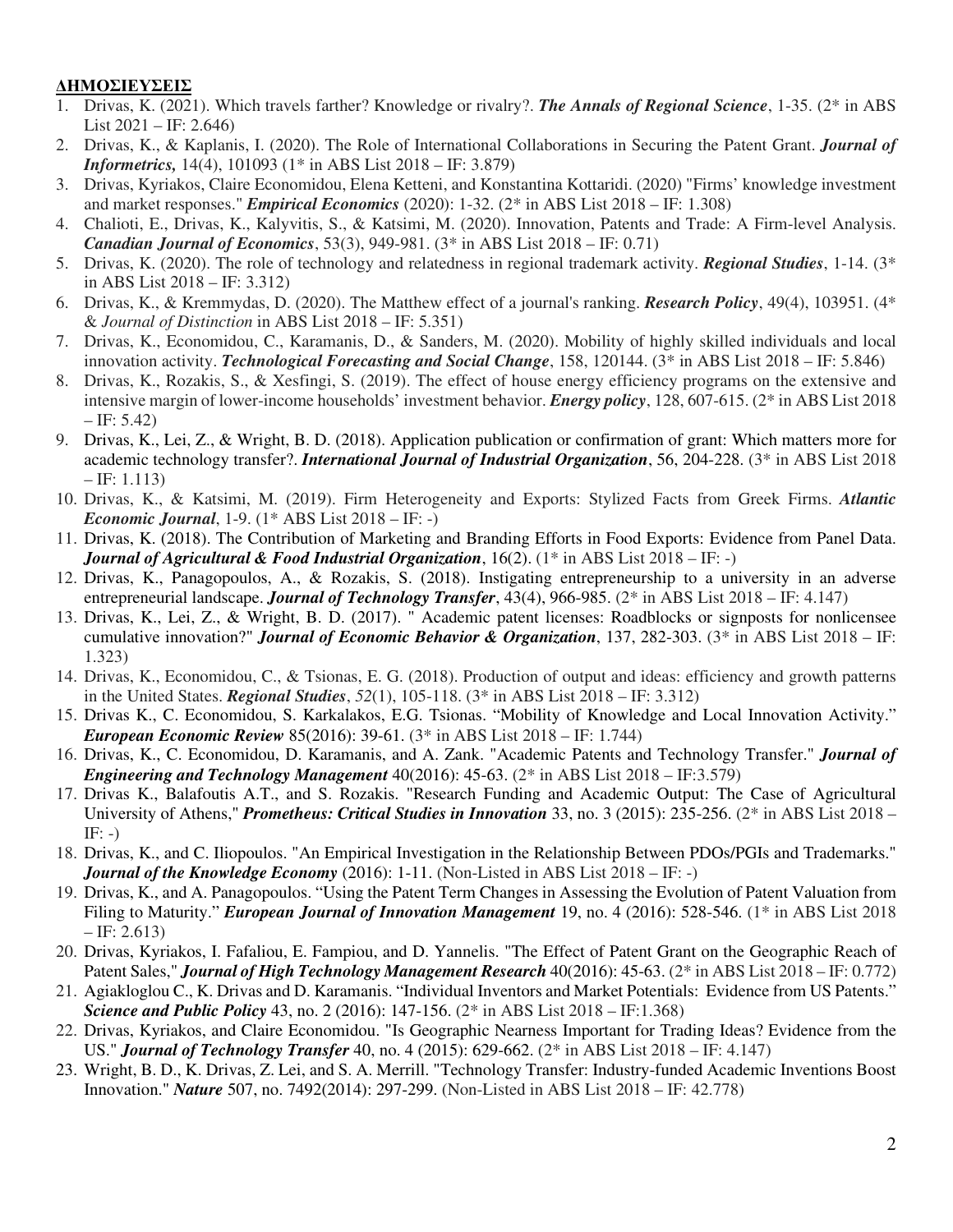- 24. Drivas K., C. Economidou, S. Karkalakos. "Spatial Aspects of Innovation Activity in the US." *Journal of the Knowledge Economy* 5, 1 (2014): 464-480. (Non-Listed in ABS List 2018 – IF: -)
- 25. Vozikis, A., K. Drivas, and K. Milioris. "Health Literacy Among University Students in Greece: Determinants and Association with Self-Perceived Health, Health Behaviours and Health Risks." *Archives of Public Health* 72, 15 (2014): 1-6. (Non-Listed in ABS List 2018 – IF: 1.774)
- 26. Drivas K., C. Economidou. "Government Sponsorship and Nature of Patenting Activity of US Universities and Corporations." *Economics of Innovation and New Technology* 22, 8(2013): 775-806. (2\* in ABS List 2018 – IF: 1.563)
- 27. Drivas K. "The Implications of International Political Disputes on Business Interests: An Event Study." *Ekonomia* 13, 1(2010).  $(1^*$  in ABS List 2018 – IF: -)
- 28. Drivas K., K. Giannakas. "The Effect of Cooperatives on Quality-Enhancing Innovation." *Journal of Agricultural Economics* 61, 2(2010): 295-317. (3\* in ABS List 2018 – IF: 2.529)
- 29. Drivas K., K. Giannakas. "Process Innovation Activity in a Mixed Oligopsony: The Role of Marketing Cooperatives." *Journal of Rural Cooperation* 36, 2(2008): 131-156. Non-Listed in ABS List 2018 – IF: -)

#### **ΕΡΕΥΝΗΤΙΚΑ ΠΡΟΓΡΑΜΜΑΤΑ**

| Mαρ. 2012 – Φεβ. 2014       | "Η Αντίληψη των Επιχειρήσεων ως προς την Αποτίμηση των Πατεντών τους."<br>Γενική Γραμματεία Έρευνας και Τεχνολογίας. Επιχειρησιακό Πρόγραμμα:<br>Εκπαίδευση και Δια Βίου Μάθηση. Συγχρηματοδοτούμενο από την Ευρωπαϊκή<br>Ένωση και το Ελληνικό Κράτος. Μάρτιος 2012 – Φεβρουάριος 2014. 124,000<br>Ευρώ. Συν-Ερευνητής (με Κλαίρη Οικονομίδου). |
|-----------------------------|--------------------------------------------------------------------------------------------------------------------------------------------------------------------------------------------------------------------------------------------------------------------------------------------------------------------------------------------------|
| Oκτ. 2014 – Σεπτ. 2015      | "International Trade and Patent Protection." Ενίσχυση Μεταδιδακτορικής<br>Έρευνας. €13,000. Συν-Ερευνητής (με Σαράντη Καλυβίτη και Μαργαρίτα<br>Κατσίμη).                                                                                                                                                                                        |
| Οκτ. 2014 – Νοεμ. 2015      | "Καταγραφή και Αξιολόγηση Διπλωμάτων Ευρεσιτεχνίας στον Αγροτροφικό<br>Τομέα." Ελληνικός Γεωργικός Οργανισμός "ΔΗΜΗΤΡΑ". Υπουργείο Αγροτικής<br>Ανάπτυξης και Τροφίμων. €38,000. Συν-Ερευνητής (με Ερευνητή Κωνσταντίνο<br>Ηλιόπουλο)                                                                                                            |
| $A\pi$ ρ. 2020 – Σεπτ. 2021 | "Περιφερειακή Διαφοροποίηση, Έξυπνη Εξειδίκευση και ο Ρόλος τους στην<br>Περιφερειακή Ανάπτυξη." Υπουργείο Ανάπτυξης και Επενδύσεων. €45.545,50.<br>Κύριος Ερευνητής                                                                                                                                                                             |
| ELZAEVEIV.                  |                                                                                                                                                                                                                                                                                                                                                  |

### **ΕΚΘΕΣΕΙΣ:**

Drivas, K. EUIPO trademark applications withstood the first wave of the Covid-19 pandemic. https://voxeu.org/article/trademark-applications-indicator-post-covid-economic-activity

Drivas K., Z., Lei, and B.D. Wright. "A Preliminary View of UC Data on Disclosures, Licensing, and Patenting. Disclosures, Licensing, and Patenting." (http://sites.nationalacademies.org/PGA/step/PGA\_058712) *Η παρούσα είναι εντεταλμένη έκθεση από την National Academy of Sciences – Board on Science, Technology and Economic Policy*.

Drivas K., K. Giannakas. "The Effect of Marketing Cooperatives on Innovation." *Cornhusker Economics*, October 1, 2008.

### **ΕΜΠΕΙΡΙΑ ΩΣ ΚΡΙΤΗΣ:**

Applied Economics, Economics of Innovation and New Technology, Empirical Economics, European Review of Agricultural Economics, Journal of the Knowledge Economy, Journal of Productivity Analysis, Small Business Economics, Regional Studies, Research Policy, European Economic Review.

### **ΤΙΜΕΣ ΚΑΙ ΒΡΑΒΕΙΑ:**

-Giannini Foundation Mini-Grant (with Professor Brian Wright – appr. \$24,000). (2007-08).